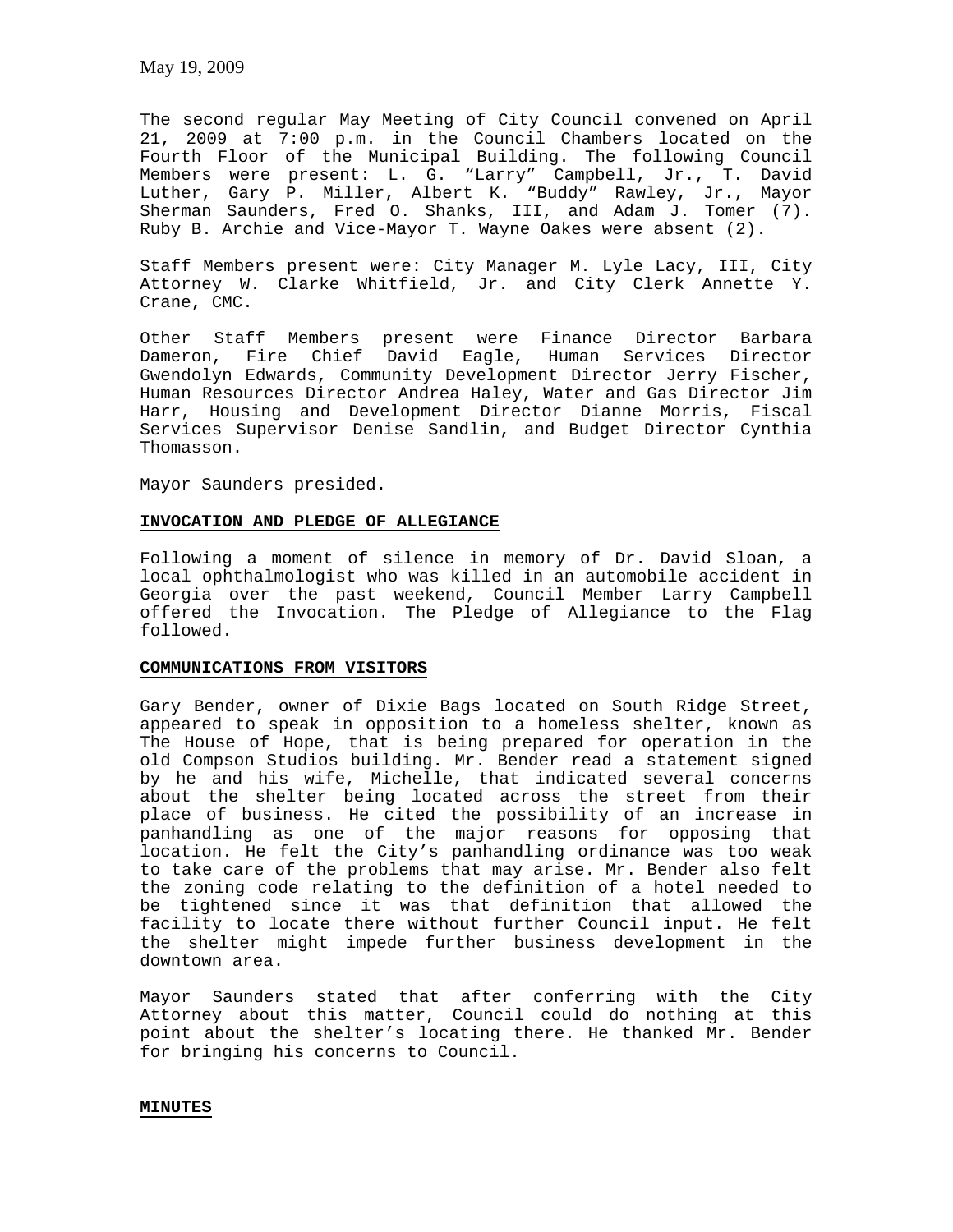Upon Motion by Council Member Rawley and second by Council Member Campbell, Minutes of the May 5, 2009 Council Minutes were approved as presented. Draft copies had been distributed to Council Members prior to the Meeting.

# **INCREASE TRANSIENT LODGERS TAX FROM THREE PERCENT TO SIX PERCENT**

Upon Motion by Council Member Shanks and second by Council Member Miller, an Ordinance entitled:

ORDINANCE NO. 2009-05.08

AN ORDINANCE AMENDING AND REORDAINING SECTION 37-97 OF THE CODE OF THE CITY OF DANVILLE, VIRGINIA TO INCREASE THE TAX ON TRANSIENT LODGERS FROM THREE (3) PERCENT TO SIX (6) PERCENT EFFECTIVE JULY 1, 2009

was presented by its First Reading, as required by City Charter, to lie over before final adoption.

# **INCREASE MEALS TAX FROM FIVE (5) PERCENT TO SIX (6) PERCENT**

Tommy Voaklander, owner of Suzi's Deli, appeared to oppose the proposed prepared meals tax increase. Mayor Saunders reminded Mr. Voaklander the Public Hearing on this matter was scheduled for the June 2 Meeting. Mr. Voaklander stated he would be present for that meeting to again express his opposition to the increase.

Upon Motion by Council Member Luther and second by Council Member Campbell, an Ordinance entitled:

# ORDINANCE NO. 2009-05.09

AN ORDINANCE AMENDING AND REORDAINING SECTION 37-141 OF THE CODE OF THE CITY OF DANVILLE, VIRGINIA TO INCREASE THE TAX ON MEALS SERVED IN RESTAURANTS OR BY CATERERS FROM FIVE (5) PERCENT TO SIX (6) PERCENT EFFECTIVE JULY 1, 2009

was presented by its First Reading, as required by City Charter, to lie over before final adoption.

# **ESTABLISH CERTAIN BUILDING PERMIT, INSPECTION, PLANNING, AND ZONING FEES AND CHARGES**

Upon Motion by Council Member Shanks and second by Council Member Rawley, an Ordinance entitled:

ORDINANCE NO. 2009-05.10

AN ORDINANCE AMENDING AND ESTABLISHING CERTAIN BUILDING PERMIT, INSPECTION AND PLANNING AND ZONING FEES AND CHARGES EFFECTIVE JULY 1, 2009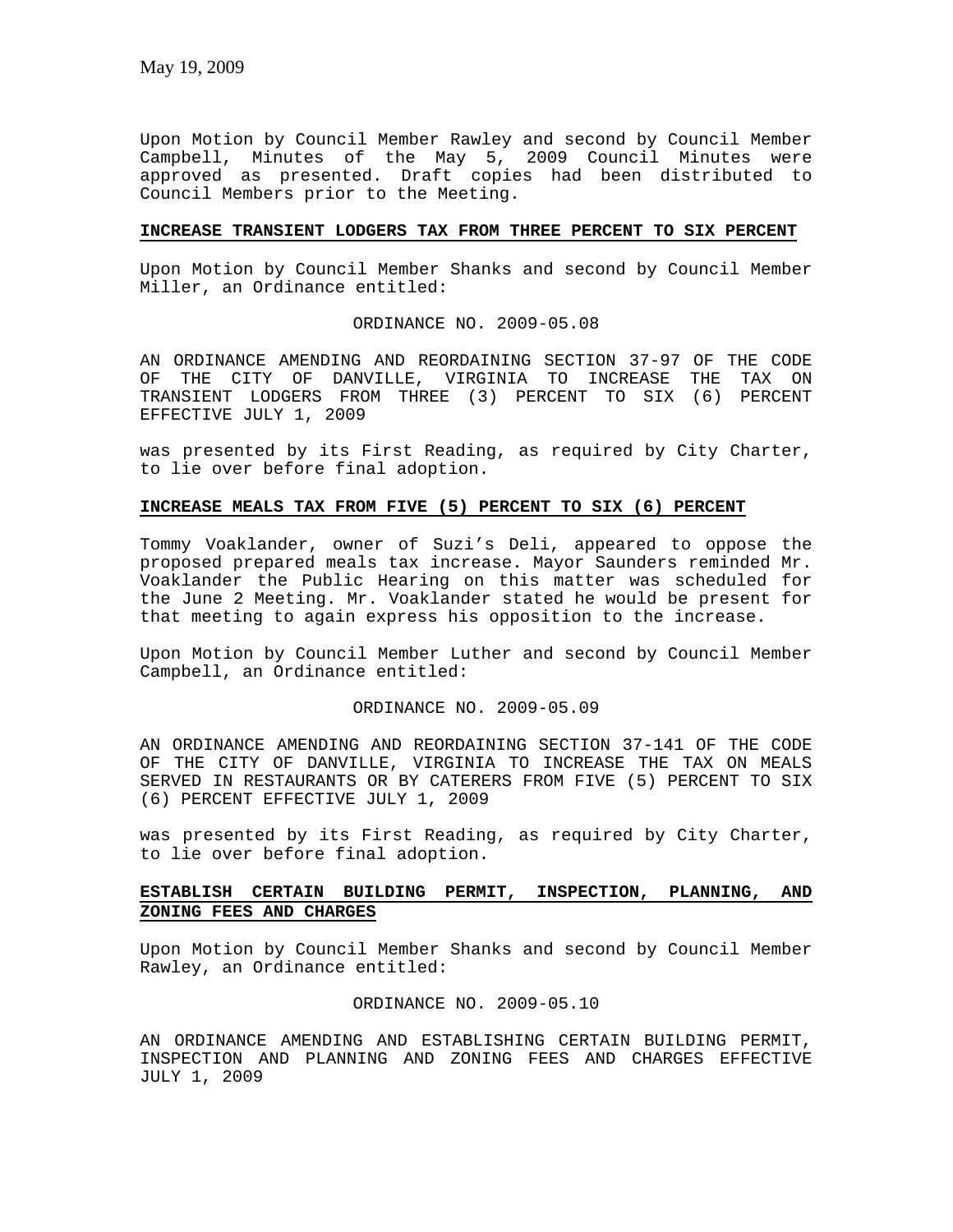was presented by its First Reading, as required by City Charter, to lie over before final adoption.

## **ASSESSMENT - COURTHOUSE CONSTRUCTION, RENOVATION OR MAINTENANCE**

Upon Motion by Council Member Rawley and second by Council Member Tomer, an Ordinance entitled:

ORDINANCE NO. 2009-05.11

AN ORDINANCE TO AMEND THE ASSESSMENT FOR COURTHOUSE CONSTRUCTION, RENOVATION OR MAINTENANCE

was presented by its First Reading, as required by City Charter, to lie over before final adoption.

#### **CITY TAX–WILLS, GRANT OF ADMINISTRATION – ONE THIRD OF STATE TAX**

Upon Motion by Council Member Campbell and second by Council Member Miller, an Ordinance entitled:

ORDINANCE NO. 2009-05.12

AN ORDINANCE TO ADOPT A CITY TAX ON THE PROBATE OF EVERY WILL OR GRANT OF ADMINISTRATION IN THE AMOUNT OF ONE-THIRD OF THE AMOUNT OF STATE TAX

was presented by its First Reading, as required by City Charter, to lie over before final adoption.

# **AMEND CITY CODE CHAPTER 24 – "PARADES AND OTHER ASSEMBLIES"**

Council Member Luther moved adoption of an Ordinance entitled:

#### ORDINANCE NO. 2009-05.13

AN ORDINANCE AMENDING AND REORDAINING CHAPTER 24, ENTITLED "PARADES AND OTHER ASSEMBLIES" OF THE CODE OF THE CITY OF DANVILLE, VIRGINIA BY ADDING A NEW ARTICLE IV ENTITLED "STREET CLOSINGS."

The Motion was seconded by Council Member Rawley and carried by the following vote:

VOTE: 7-0 AYE: Campbell, Luther, Miller, Rawley, Saunders, Shanks and Tomer (7) NAY: None (0) ABSENT: Archie and Oakes (2).

# **IMPOSE PERMIT FEE FOR STREET CLOSINGS**

Upon Motion by Council Member Miller and second by Council Member Tomer, an Ordinance entitled: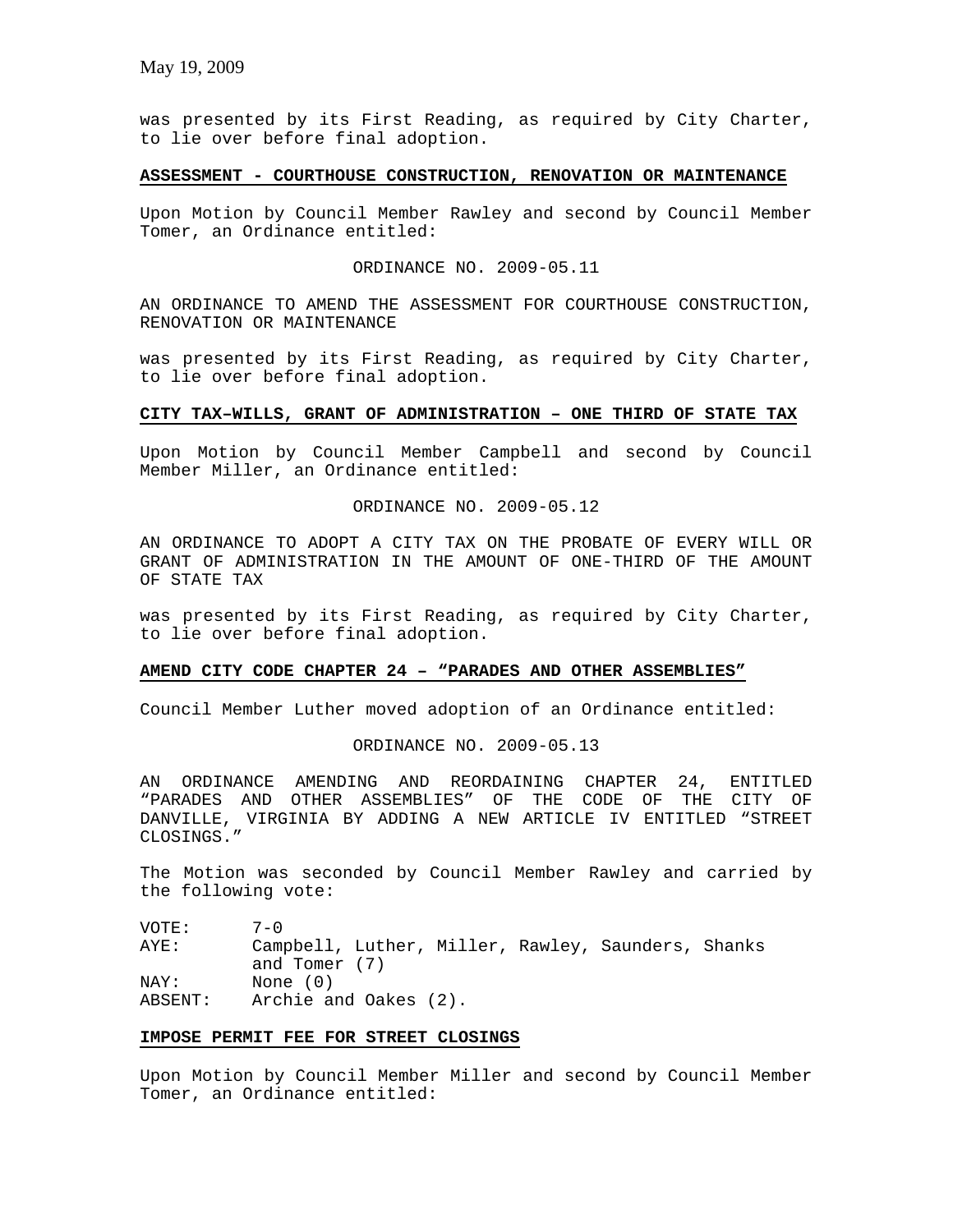# ORDINANCE NO. 2009-05.14

AN ORDINANCE TO IMPOSE A PERMIT FEE FOR STREET CLOSINGS

was presented by its First Reading, as required by City Charter, to lie over before final adoption.

#### **REDUCE UTILITY CUSTOMER CHARGES FOR WATER & ELECTRIC ACCOUNTS**

Upon Motion by Council Member Rawley and second by Council Member Miller, an Ordinance entitled:

## ORDINANCE NO. 2009-05.15

AN ORDINANCE REDUCING FISCAL YEAR 2010 AND FISCAL YEAR 2011 UTILITY CUSTOMER SERVICE CHARGES FOR WATER ACCOUNTS AND RESIDENTIAL ELECTRIC ACCOUNTS

was presented by its First Reading, as required by City Charter, to lie over before final adoption.

# **BUDGET AMENDMENT – FY 2009 – ECONOMIC DEVELOPMENT INCENTIVES**

Upon Motion by Council Member Rawley and second by Council Member Luther, an Ordinance entitled:

#### ORDINANCE NO. 2009-05.16

AN ORDINANCE AMENDING THE FISCAL YEAR 2009 BUDGET APPROPRIATION ORDINANCE BY INCREASING REVENUES FROM THE TOBACCO REGION OPPORTUNITY FUND AND THE GOVERNOR'S OPPORTUNITY FUND FOR ECONOMIC DEVELOPMENT INCENTIVE PACKAGES FOR AN APPROPRIATION IN THE AMOUNT OF \$3,294,168 AND APPROPRIATING SAME

was presented by its First Reading, as required by City Charter, to lie over before final adoption.

#### **BUDGET AMENDMENT–FY 2009–BILL & MELINDA GATES FOUNDATION GRANT**

Upon Motion by Council Member Miller and second by Council Member Tomer, an Ordinance entitled:

ORDINANCE NO. 2009-05.17

AN ORDINANCE AMENDING THE FISCAL YEAR 2009 BUDGET APPROPRIATION ORDINANCE BY INCREASING REVENUES TO PROVIDE FOR A GRANT FROM THE BILL AND MELINDA GATES FOUNDATION THROUGH THE VIRGINIA STATE LIBRARY IN THE AMOUNT OF \$13,650 AND A PRIVATE GIFT IN THE AMOUNT OF \$4,500 IN SUPPORT OF ADDITIONAL TECHNOLOGY AT DANVILLE PUBLIC LIBRARY AND APPROPRIATING SAME FOR A TOTAL APPROPRIATION IN THE AMOUNT OF \$18,200

was presented by its First Reading, as required by City Charter, to lie over before final adoption.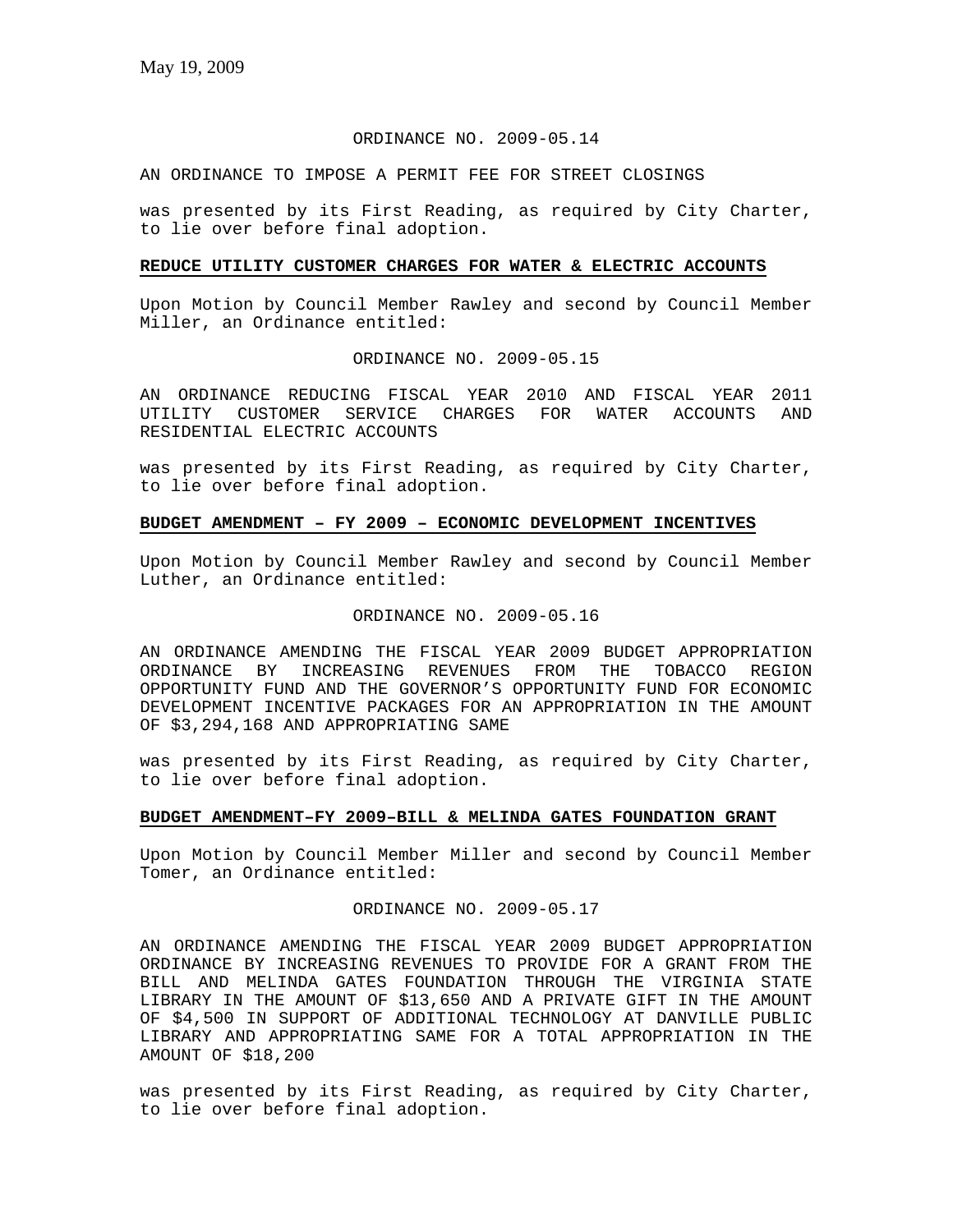# **COMMUNICATIONS**

There were no communications from the City Manager and the City Clerk.

City Attorney Whitfield called attention to a written legal opinion he had provided for Council Members at the request of Mr. Shanks.

# **ROLL CALL**

Mr. Rawley thanked City Staff who takes care of the Carrington Pavilion. He said they did an outstanding job for the Danville Community College graduation ceremonies held at the Pavilion last Friday night.

Mr. Shanks congratulated the Festival in the Park Committee for the outstanding event held this past weekend and commended Galileo Beta Club students who took first, second, and third place awards in Spanish, Mathematics, and Science at the Beta Club State Competition in Richmond recently.

Mr. Shanks spoke in opposition to the location of the House of Hope Homeless Shelton in the former Compson Studio building. The building is located in site of the Galileo School and Mr. Shanks expressed safety concerns for students at the School. Mr. Shanks stated he felt the Zoning Code should be amended to redefine the definition of "hotel/motel" contained within the present Code and called for an immediate advertisement for a Public Hearing proposing an amendment to the Zoning Ordinance so that hotel/motel definitions complied with the State Code.

Mr. Shanks announced a Public Forum to foster awareness and to combat opposition to the location of the homeless shelter would be held at the Galileo School on Thursday, May 21, 7:00 p.m. by Danville Public Schools and the House of Hope Homeless Shelter Board of Directors. Mr. Shanks encouraged everyone to attend to have their voices heard regarding this matter.

Mayor Saunders stated that following his consult with the City Attorney, it was his understanding that City Council had no authority to change anything relating to the renovations taking place at the former Compson Studio facility at the corner of South Ridge and Patton Streets for a homeless shelter. The Board of Directors of the House of Hope has done everything in accordance to the City and Zoning Codes. He did say that Council was concerned about the safety of citizens and businesses all over the City. The City has an excellent Police Department, but the officers cannot be everywhere at all times. He encouraged citizens to be vigilant in their own neighborhoods and report any suspicions or concerns to Police Department personnel. He thanked everyone who had contacted Council Members with his/her concerns because that is the way government was supposed to work.